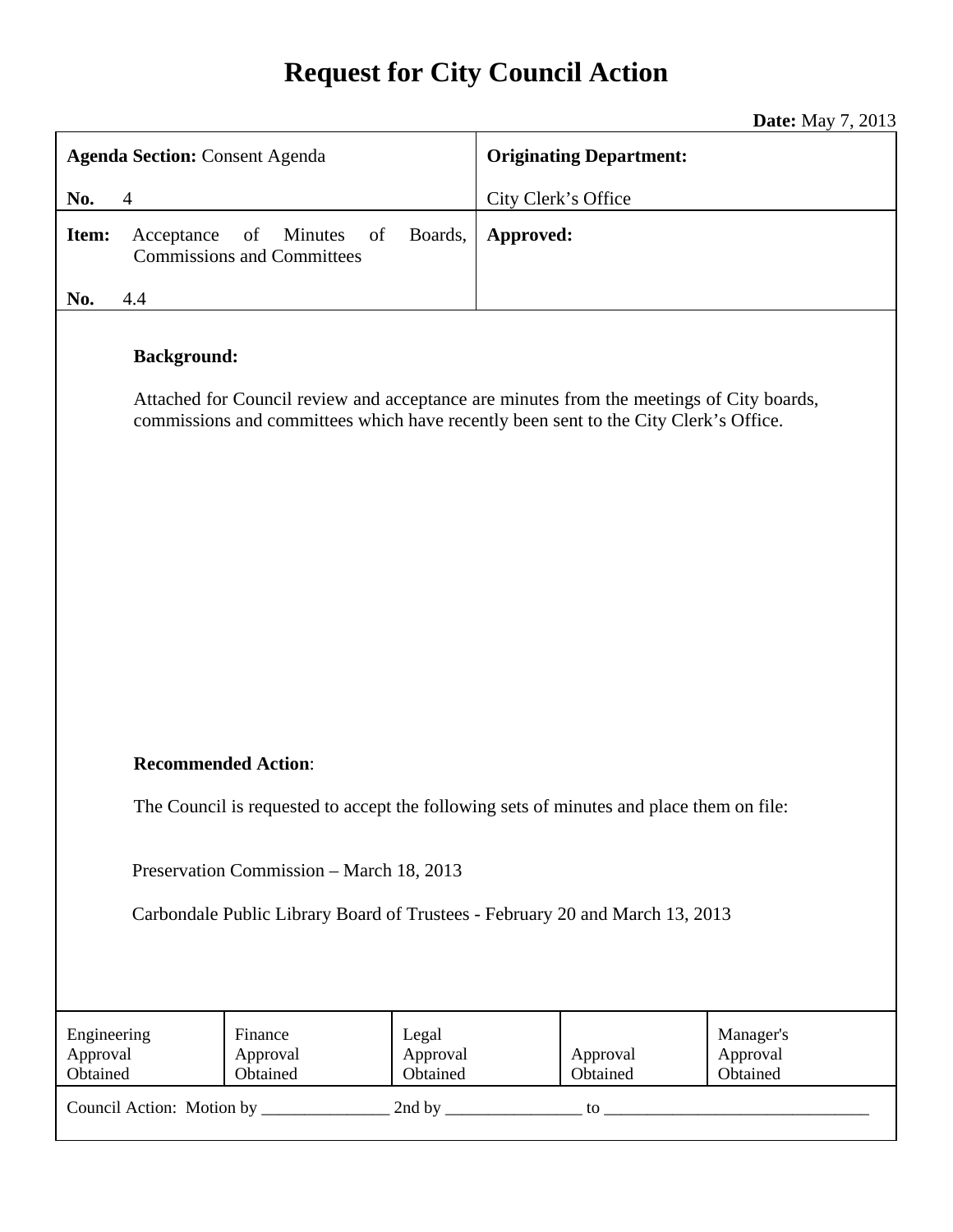# **MINUTES**

# **City of Carbondale Preservation Commission Monday, March 18, 2013 City Hall/Civic Center – 7:00 p.m***.*

#### 1. **Roll Call:** Chair Parkinson called the meeting to order at 7:00 p.m.

**Members Present:** Benedict, Clark, Comparato, Doherty, Ittner, Parkinson, Sigler, VanAwken

**Members Absent:** Booker

**Staff Present:** Price

**Guests:** None

2. **Approval of Minutes:** Ms. Ittner moved, seconded by Mr. Sigler, to approve the minutes of February 11, 2013, with one minor change on page three.

#### 3. **Communications and Reports:**

**A.** Educational and Technical Committee

Ms. Ittner spoke about the items available in the Planning Services Library and encouraged everyone to become familiar with the resources there.

Mr. Parkinson suggested that the Commission go visit the library during next month's meeting. He asked that Mr. Price email last year's work plan and the most recent committee list to the members.

#### 4. **Old Business:**

**A.** Member Resumes to be Completed

Mr. Parkinson asked everyone to be sure they've submitted their resumes to Mr. Price for his files. He stated that he had asked Mr. VanAwken to compose proposed language for a plaque for the land adjacent to the new Public Service Center regarding the history of that land.

Mr. VanAwken read aloud what he had written for the plaque.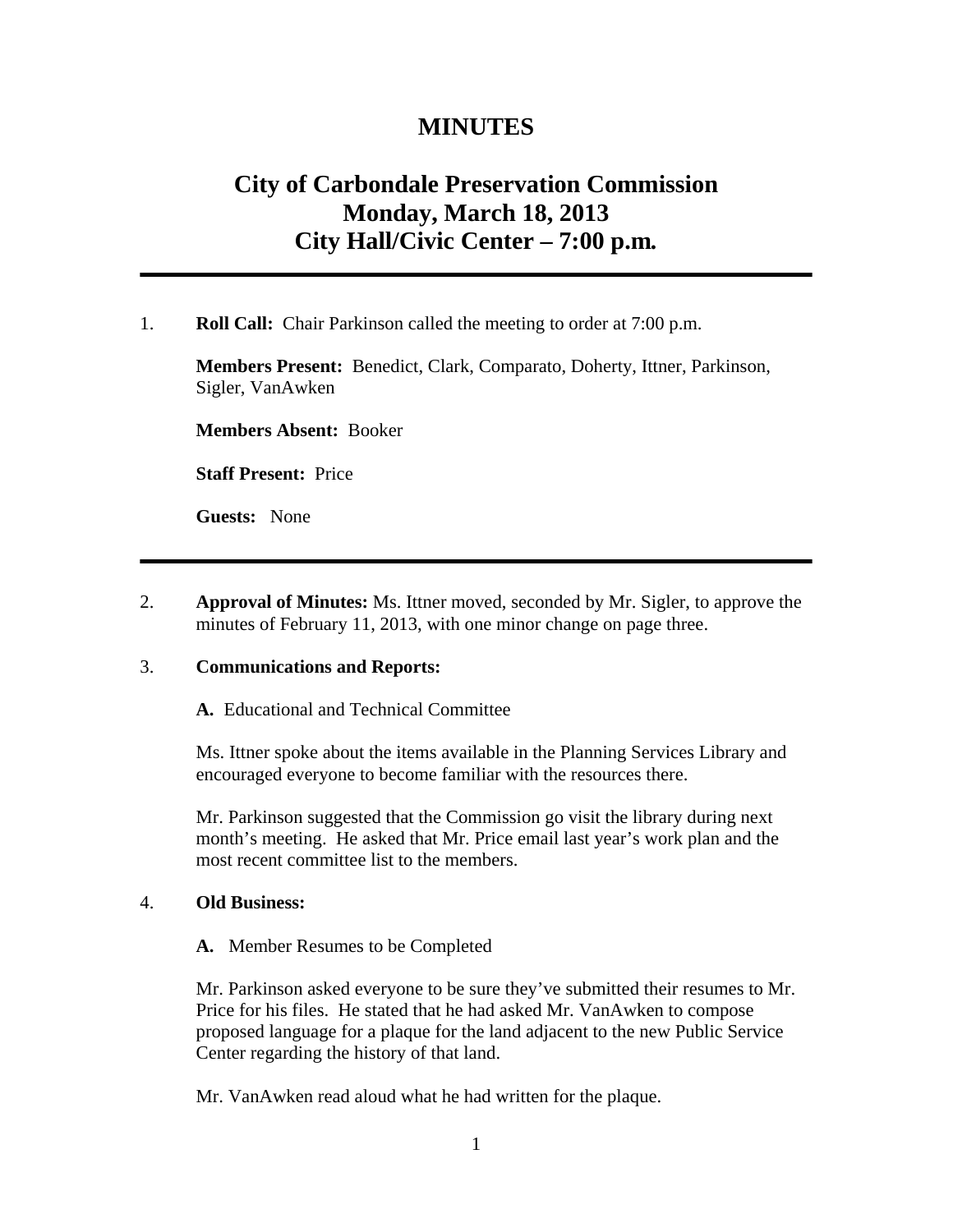There was discussion about whether the name of the college was "Carbondale College" or "College of Carbondale" in order to assure the result is correct. There was also discussion about raising the money for the plaque and obtaining permission to place it on that parcel of land as well as the possibility of a plaque on the Bush property adjacent to the Carbondale Public Library.

### 5. **New Business:**

**A.** 700 West Cherry Street Preservation Award

Mr. Sigler moved, seconded by Mr. VanAwken, to approve the award.

Ayes - 8 (Clark, Comparato, Doherty, Ittner, Parkinson, Sigler, VanAwken, Benedict)

 $No - 0$ 

**B.** Preservation Commission Objectives for the Future

There was discussion regarding the next three years of progress, to be taken in a more proactive manner, for the Commission. Ideas included a public survey, broader publication of the Commission and what it does, informational programs to groups and schools, and producing the history of specific properties for publication.

The requirement for new office members being voted on at the next meeting was discussed. Mr. Parkinson and Mr. Sigler stated that they are willing to stay in their current positions for the next year. A nomination committee was formed.

#### 6. **Comments by the Public, Commission Members and Staff:**

None

# 7. **Adjournment:**

Mr. Parkinson adjourned the meeting at 8:11 p.m.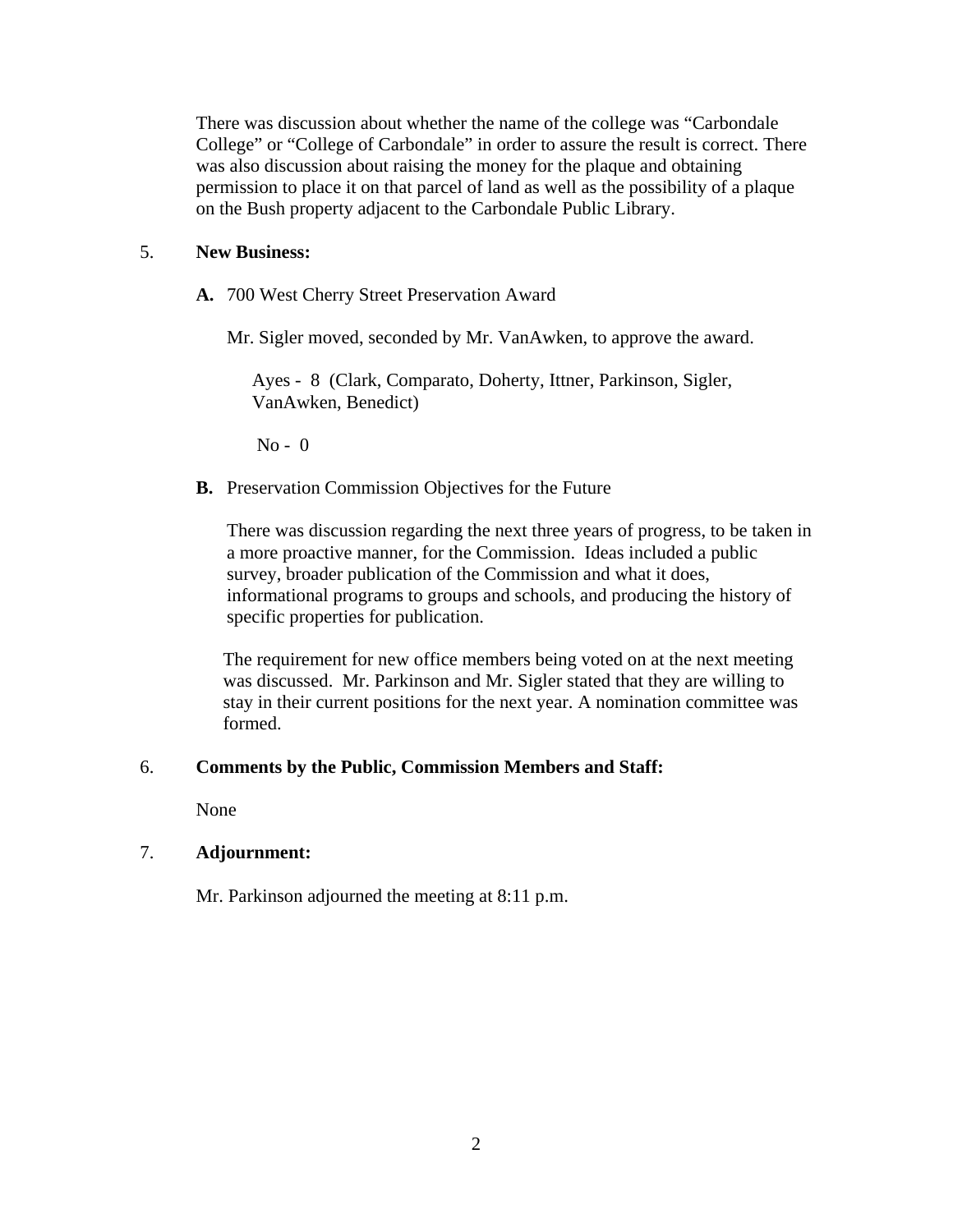Carbondale Public Library Board of Trustees Meeting Room Wednesday, February 20, 2013 405 West Main St. 4:30 p.m. Carbondale, IL

62901

MINUTES

#### **Call to order.**

The meeting was called to order at 4:30 pm.

# **Roll call. Present:**

Roland Person, President (1) Barbara Levine, Vice President (1) Susan Tulis, Secretary Julian Pei, Treasurer (1) Joyce Hayes Don Prosser (2) Philip Brown (1) Harriet Simon (2)

#### **Absent:**

None. (Note: Hazel Grant has respectfully resigned from the board.) The number following the Trustee's name indicates the number of absences this fiscal year.

## **Staff present:**

Diana Brawley Sussman, Library Director Christine Fine, Circulation and Finance Manager

**Visitors present:**  None.

#### **President's report.**

None.

#### **Secretary's report.**

1. Approval of the January 9, 2013 minutes. Harriet Simon made a motion to approve the minutes. Barbara Levine seconded. MOTION passed unanimously.

#### **Correspondence and communications.**

1. List of Heads of Government meetings for 2013 given to Treasurer, Julian Pei.

2. Thank you card to the board from Hazel Grant.

3. Two newspaper articles share: One featuring Accounting Clerk George Pal, the other reporting the Library Director's participation as a mentor in the Illinois State Library's ILEAD USA program. (Both in the Carbondale Times).

#### **Financial report.**

1. Approval of bills payable, up to and including bills due February 16, 2012 to March15, 2013. Don Prosser made a motion to approve payment of bills. Philip Brown second. MOTION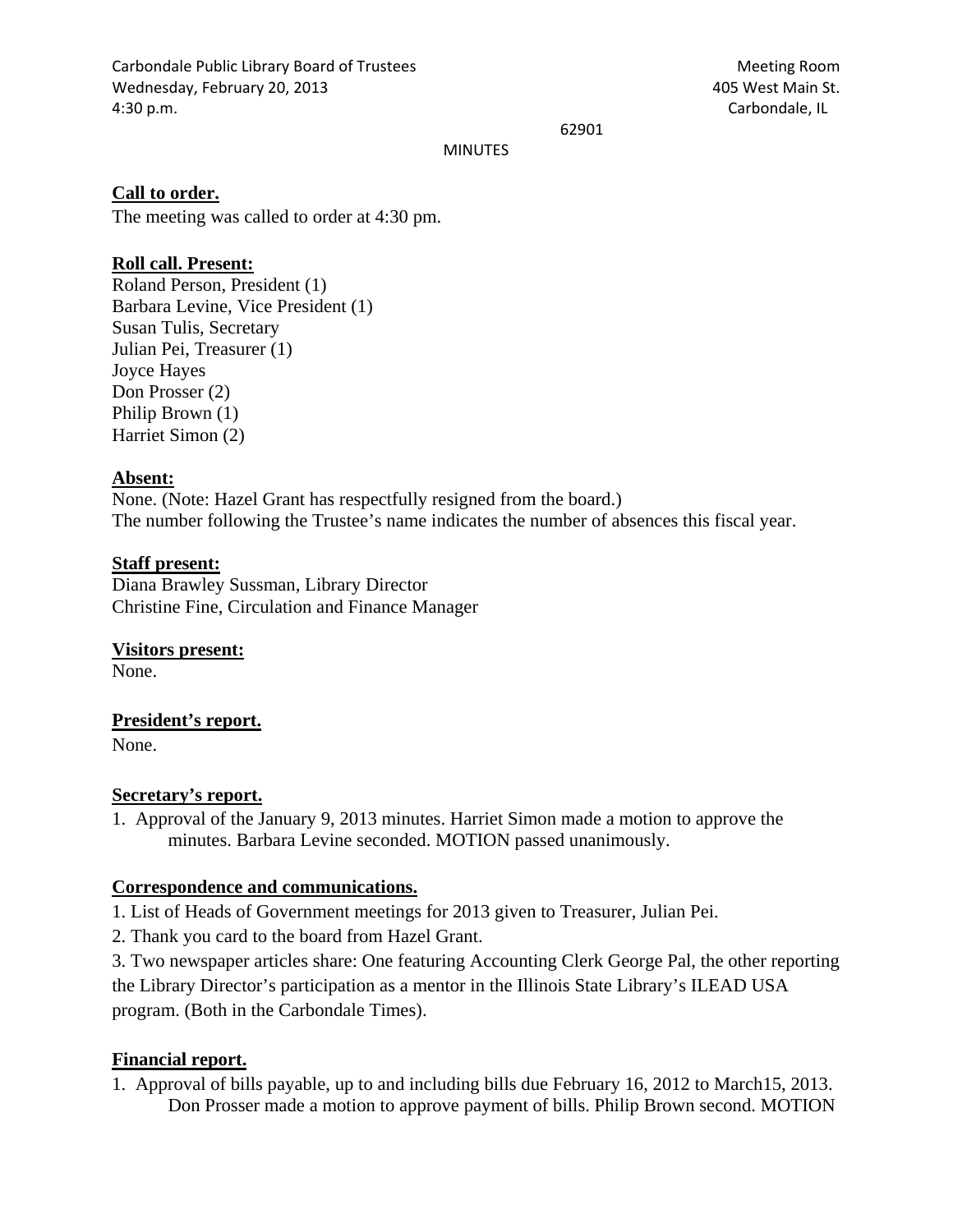62901

#### MINUTES

passed unanimously.

2. Acceptance of the financial report for January 2013. The Director and Finance Manager reported: \$117,121.68 came in from property taxes. That leaves \$8,712.80 in property tax not yet received. The Southern Arts fund grant will be added to the financials next month. Financials are in order in terms of projected expenses. Christine Fine is working on setting up an account with American Express, which would bring us about \$1,200 in cash back each year. Report accepted by consensus.

3. Approval of FY14 budget. After thorough discussion Don Prosser made a motion to approve the FY14 library budget, which shows \$1,070,490 in projected revenue and \$1,050,490 in projected expenses. Julian Pei seconded. MOTION passed unanimously.

# **Librarian's report.**

1. Building and grounds. Reviewed potential repairs that fit within this year's budget and still allow the library to reserve enough funds to cover a substantial portion of the match required for the Live and Learn Construction Grant. The grant, if awarded, will provide \$78,461.00 for renovations and repairs, and will require an equivalent match from the library. The Friends of CPL have pledged \$10,000 toward meeting that match. The work would be done, and expenses incurred, in FY14.

2. Consideration of e-rate service related bids. The library Director reported that she had reviewed bids for e-rate services, signed a contract with Clearwave within the allowable e-rate contract window, for Internet service. Phone service will remain with our current service provider on a month-to-month basis. Don Prosser made a motion to ratify the library director's actions. Susan Tulis seconded. MOTION passed unanimously.

3. Other. The library received a \$1000 Southern Arts Fund Grant from Carbondale Community Arts Southern Arts Fund and the Illinois Humanities Council, a state agency for a teen art program. Since increasing Internet access from 60 minutes to 90 minutes per person, the computers have been heavily used. We added three public Internet computers. Right now these are older computers that had served staff, but had to be replaced in order to ensure compliance with the new circulation database.

**Committee reports.** 

None.

**Unfinished business.**  None.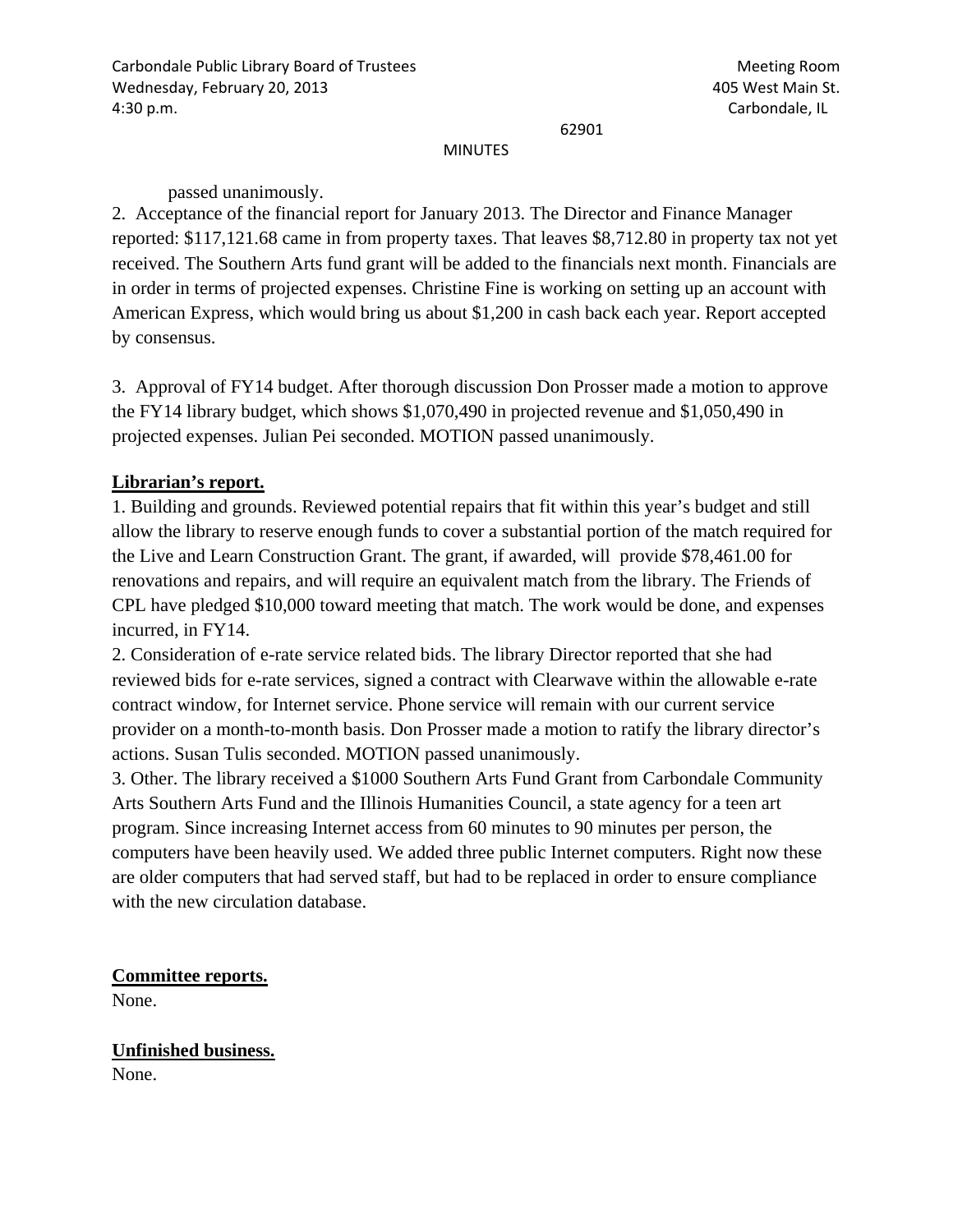Carbondale Public Library Board of Trustees Meeting Room Wednesday, February 20, 2013 405 West Main St. 4:30 p.m. Carbondale, IL

62901

MINUTES

# **New business.**

None.

# **Other.**

None.

# **Adjournment.**

The meeting adjourned at 5:12 pm.

# **Respectfully submitted:**

Susan Tulis, Secretary

#### **Prepared by:**

Diana Brawley Sussman, Library Director

Next Board Meetings for 2013 (all in Public Library meeting room, 4:30 p.m.): February 20 (February's meeting will be on the third Wednesday of the month.), March 13, April 10, May 8, June 12, July 10, August 14, September 11, October 9, November 13, December 11.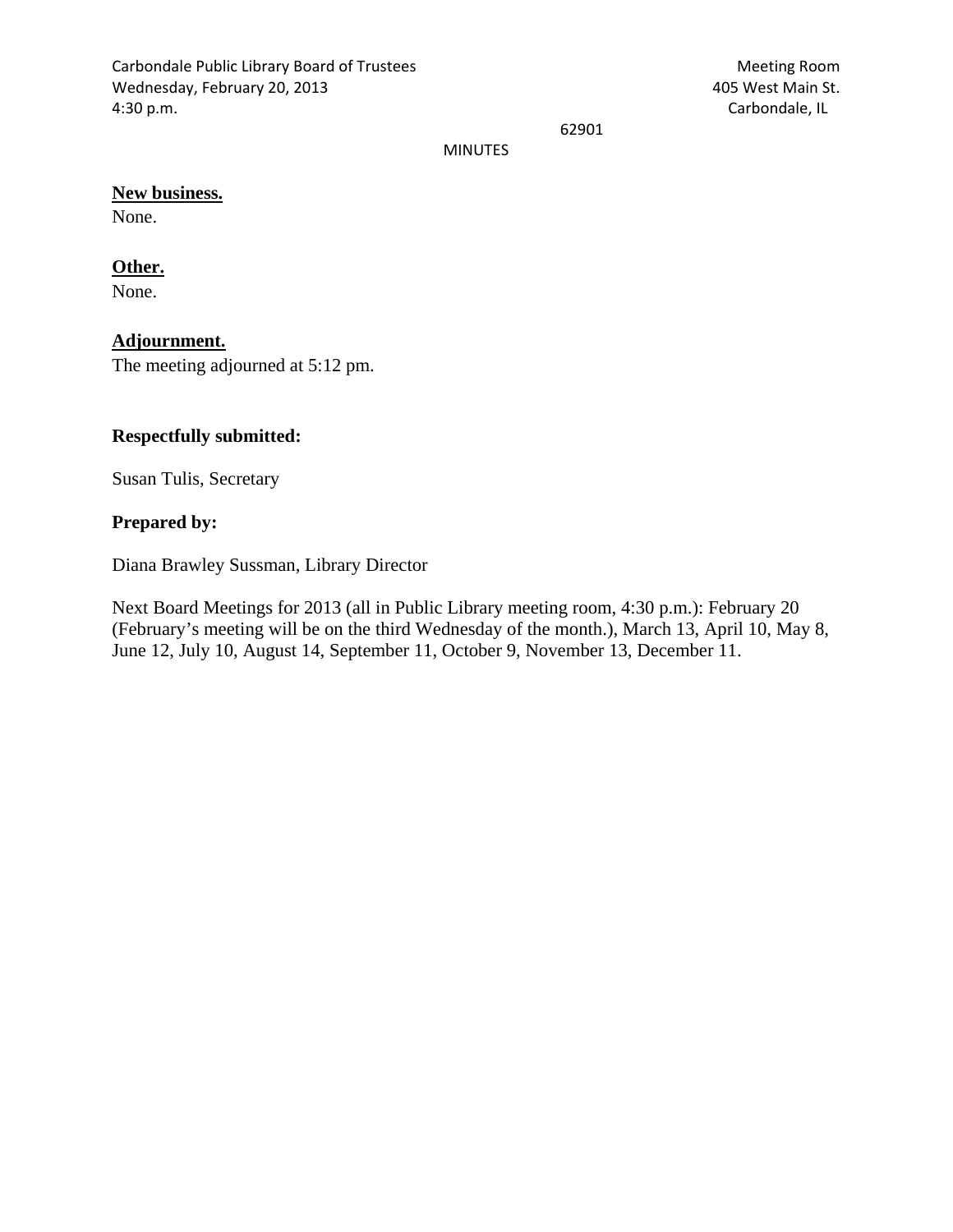Carbondale Public Library Board of Trustees Meeting Room Wednesday, March 13, 2013 405 West Main St. 4:30 p.m. **Carbondale, IL 62901 Carbondale**, IL 62901

MINUTES

#### **Call to order.**

The meeting was called to order at 4:31 pm.

#### **Roll call. Present:**

Roland Person, President (1) Barbara Levine, Vice President (1) Susan Tulis, Secretary Julian Pei, Treasurer (1) Joyce Hayes Don Prosser (2) Philip Brown (1) Harriet Simon (2)

# **Absent:**

None.

The number following the Trustee's name indicates the number of absences this fiscal year.

#### **Staff present:**

Diana Brawley Sussman, Library Director

#### **Visitors present:**

Three individuals.

Introductions and audience to visitors. Visitors are asked to introduce themselves at this time and present any issues they wish to discuss. Visitors wishing to address specific agenda items will be granted two to five minutes at the discretion of the President, not to exceed a total of twenty minutes.

#### **President's report.**

None.

#### **Secretary's report.**

1. Approval of the February 20, 2013 minutes. Joyce Hayes made a motion to approve minutes. Harriet Simon seconded. MOTION passed unanimously.

#### **Correspondence and communications.**

Received notice of the public hearing for a special use permit on the adjacent Monroe Street property. The library director reported that she attended the public hearing regarding the special use permit request on the adjacent Monroe Street property (the vacant lot to the east of the library), and voiced the library board's previously stated concerns. She reported that as stated in the hearing, there is litigation pending between the property owner and the City of Carbondale. A representative of the property owner stated that the City Manager had asked the owner to bring the issue back to the Planning Commission. The owner has made additional concessions to the construction plans. The Planning Commission voted to recommend that the city council grant the special use permit. It will go before the council on March  $19^{th}$ . The board expressed that there is no change in their opposition to the Special Use permit on Monroe Street. The Director will restate their concerns at the forthcoming City Council meeting.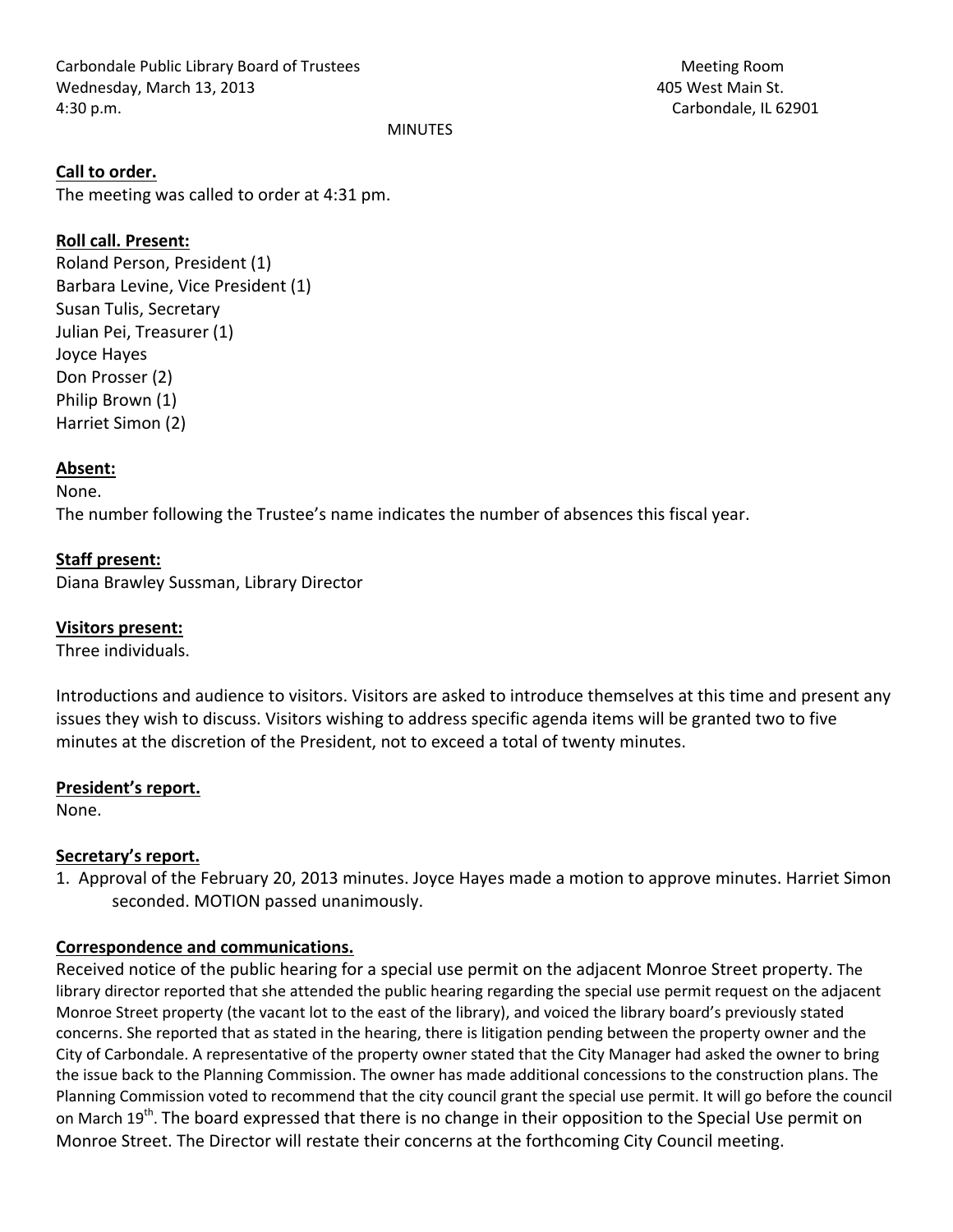#### MINUTES

Received notice on a property tax reduction request for the Villas. We did not receive notice on Kohls, but we are aware that they have requested a reduction as well. The board wishes to take action in opposition to these and other proposed reductions in excess of \$100,000.

Harriet Simon made a motion to give the library director authority to enter into an intergovernmental agreement with other area taxing bodies to hire legal representation, purchase property reassessments and state opposition to appeals for property tax reduction from this day forward. The motion was seconded by Joyce Hayes. Vote: 7 yes, 0 no, 1 abstention (Prosser). MOTION passed.

# **Financial report.**

1. Approval of bills payable, up to and including bills due March 16, 2012 to April 15, 2013. Philip Brown made a motion to pay bills payable. Susan Tulis seconded. MOTION passed unanimously.

2. Acceptance of the financial report for February 2013. Diana Sussman gave the financial report. Julian Pei made a motion to accept the report. Joyce Hayes seconded. MOTION passed unanimously. 3. Set a Finance Committee meeting for end of year expenses in late April

# **Librarian's report.**

1. Building and grounds. The following maintenance expenses will be considered this fiscal year, as the budget allows: Replacement of thermostats, replacement of upholstery (supported by a donation from the Friends), purchase of a lift for in‐house repairs, outdoor lighting, asbestos removal in the Brush mechanical room, tree trimming, fence repair). Estimates are being sought.

2. Reviewed FY13 narrative report to city.

3. Patron conduct issues. Due to repeated violations of the Patron Conduct Policy, Don Prosser made a motion to ban Jerry R. Stewart from the Carbondale Public Library until further vote of the board. Susan Tulis seconded. MOTION passed unanimously.

4. Special use permit request on adjacent Monroe Street property discussed above.

# **Committee reports.**

Tuesday, April 30, 10:00 am finance committee meeting.

Don Prosser made a motion to authorize the finance committee to approve all bills to be paid by the last day of the fiscal year, not to exceed budgetary authority. Roland Person seconded. MOTION passed unanimously.

# **Unfinished business.**

None.

# **New business.**

None.

# **Other.**

Susan Tulis announced the April 1st Edible Book contest 2:00 pm – 5:00 pm at Morris Library. Philip Brown suggested that the director bring opportunities for the board to be more proactive. The Director invited the board to express their opinions on library related issues to the City Council, and to attend City Council meetings when the library is on the agenda.